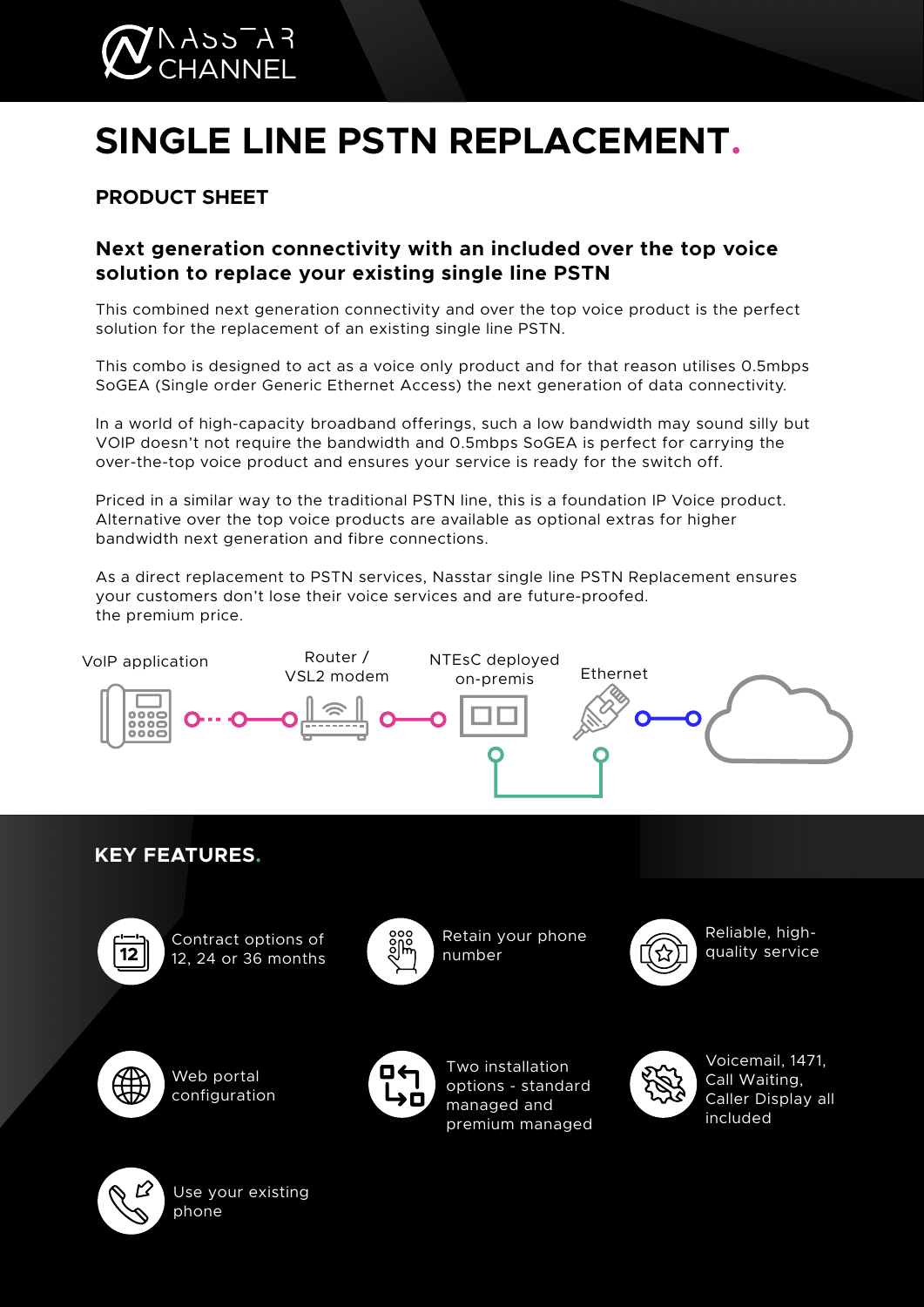### **WHAT IS THE PSTN SWITCH-OFF?**

The current Public Switch Telephone Network (PSTN) is ageing and very expensive to maintain. BT Openreach made the decision to end the life of the standard telephone line with the switch off taking place by 2025. With the PSTN closure looming, businesses need to be prepared.

#### **HOW IT WILL BENEFIT YOUR BUSINESS?**



Easy provisioning with ordering available on our dedicated partner portal.



Flexible options that are right for you and your customers.



UK-based support. Dedicated account management and professional services support tailored to your business needs.

## **HOW IT WILL BENEFIT YOUR CUSTOMERS?**



A reliable, high quality voice service users are used to such as Voicemail and Call Waiting.



IP Voice PSTN Voice Replacement is a direct replacement of your telephone line and ensures you can continue to make and receive calls.



Keep your number by porting your existing telephone number onto IP Voice or have a new telephone number.